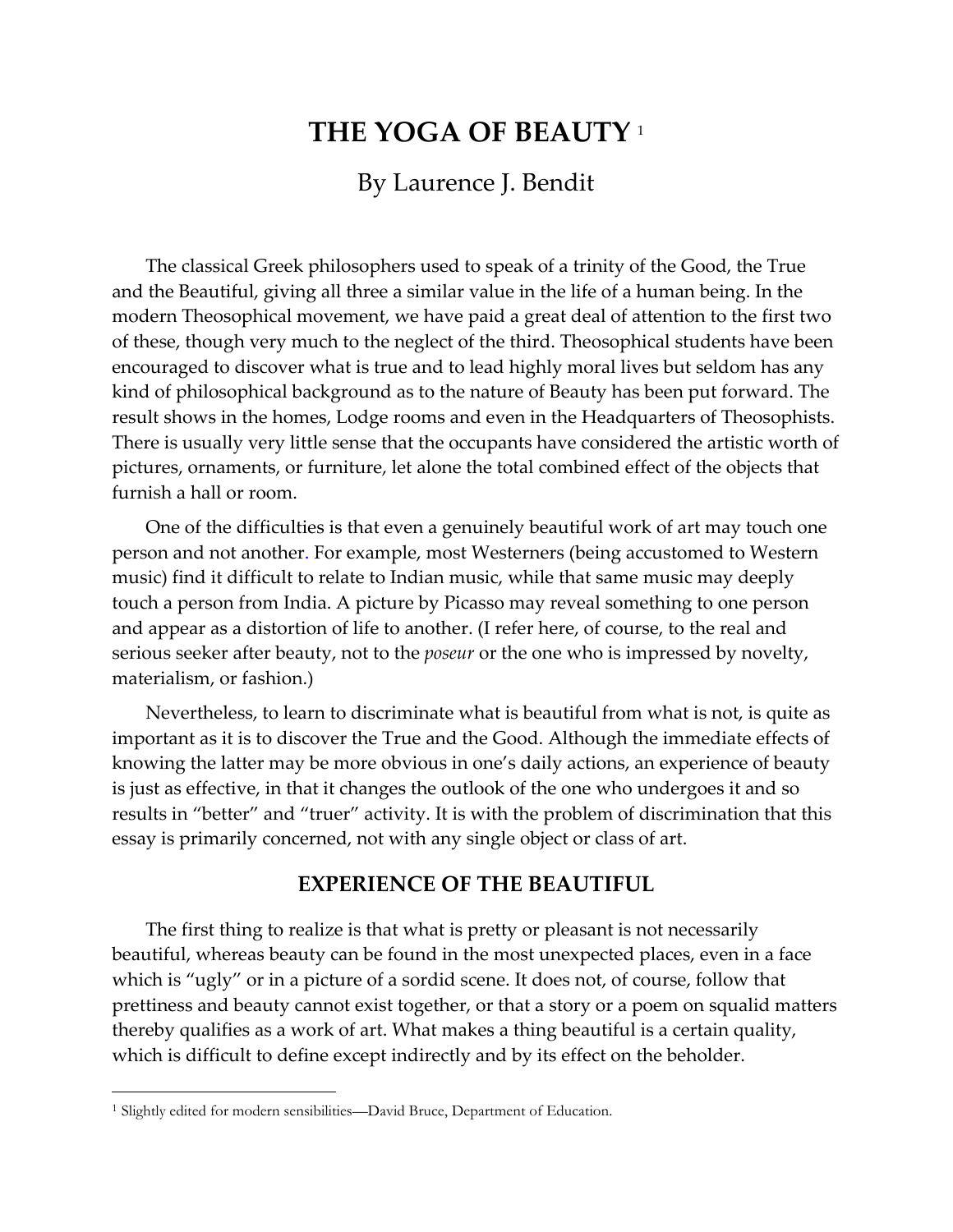Experience of the beautiful is not anything intellectual. It reaches one through the feeling aspect of the mind. It is not subject to rational analysis except in a very superficial way, yet it is something that is known with certainty and in depth; it changes and transforms the consciousness so that the individual can never be quite the same again. Edward Carpenter―a now somewhat forgotten philosopher―says in a book of essays, *Angels' Wings*, that if a person listens to a symphony and does not come out better adapted to his fellows, he has not *heard* that music. In other words, it depends very much at what level of the feeling-spectrum a thing is experienced whether that experience can be said to be one of beauty or of something else.

The experience is in some ways comparable to love. Love may be simply an emotional matter—one of a *quid pro quo*. Somebody is kind to us and we love that person because of what he or she has given us. But real love is entirely impersonal and universal only when it belongs to the highest aspect of feeling—that which we call *Buddhi* 2 as against *Kāma* 3 or, in the language of the middle-Theosophical period, *astral.*

In the same way, we may feel happy about an object or picture because of memories, associations, and other emotional factors without realizing that this is utterly different from the *Buddhic* impact, which is that of real beauty. A photograph of a person may evoke a pleasant feeling, but such a photograph is seldom a work of art. Nevertheless, we quite naturally display it in our home where it can be seen**.** Another object may be attractive because it is made of valuable material such as gold, or it may be unusual or quaint and, therefore, interesting. But none of these necessarily brings beauty into our home. On the other hand, there may be great natural beauty in a mere pebble or in a simple piece of wood.

The fact is that we have not learned to discriminate between the various levels of emotional appeal. The intellectual aspect of life has been the main focus of education, with the result that we are far more differentiated on one side of the brain than we are on the other. Yet to appreciate beauty, the same degree of critical understanding and awareness is required as for any intellectual pursuit. Moreover, intellect and feeling are often mingled when we come to study an artistic subject, so that the intellectual or philosophical meaning of the subject becomes entangled with the artistic, instead of representing two discrete aspects of that subject.

 $\overline{a}$ 

<sup>&</sup>lt;sup>2</sup> A Sanskrit term denoting that faculty associated with spiritual consciousness.

<sup>&</sup>lt;sup>3</sup> A Sanskrit term denoting the desire-nature, in this context, desire tinged by personal likes and dislikes.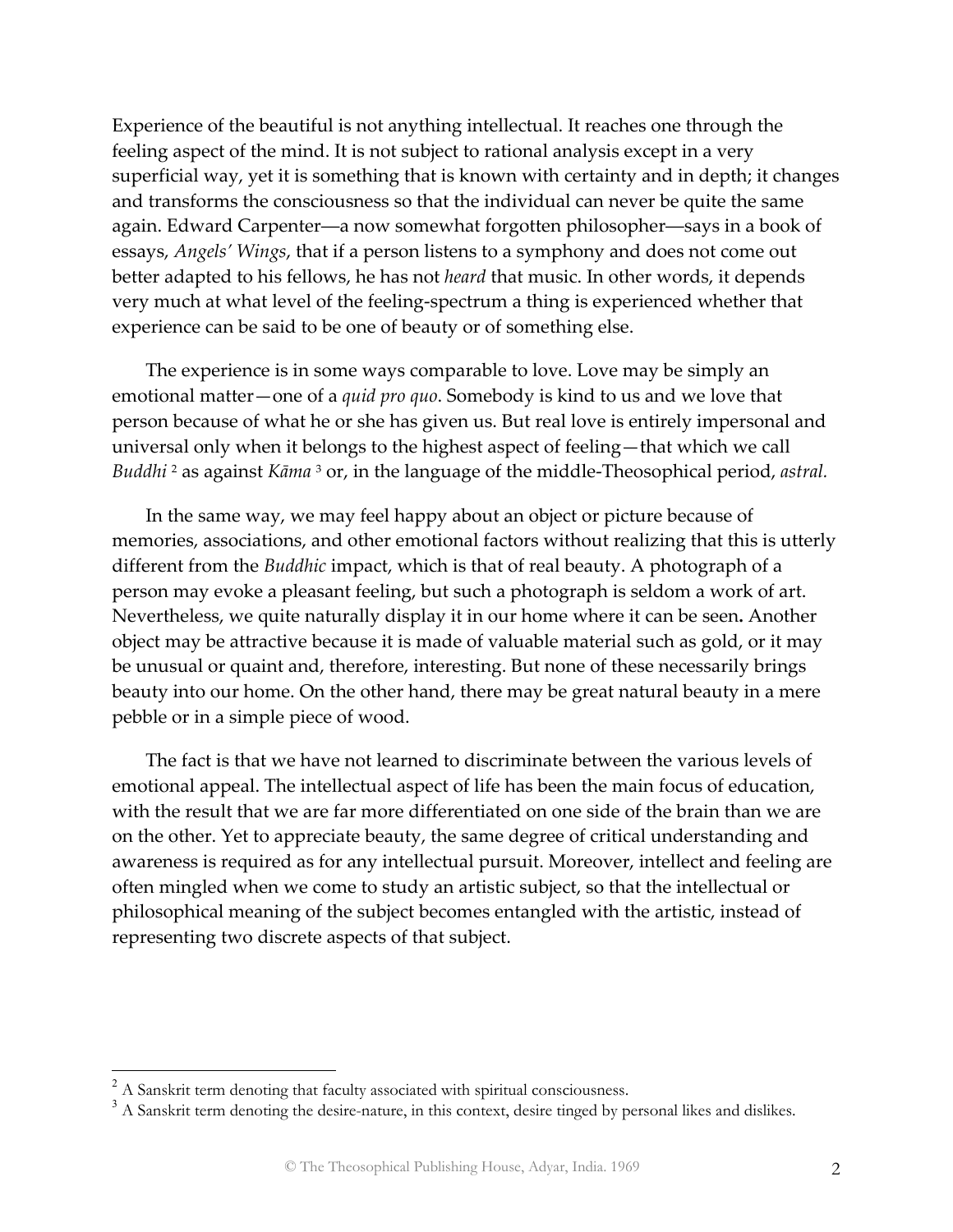## **WAGNER AND SHAKESPEARE**

To exemplify this proposition, let us take two matters which are often of interest to Theosophical students: Wagner's operas and Shakespeare's plays, both of which are rightly taken to represent art of a high order—*i.e*., as expressions of beauty. In both of these we have a deep philosophical, psychological, or "occult" background embodied in a magnificent form of music or language. If one were able to separate the two factors, each would stand in its own right. The myths in Wagner stand alone, while the music (assuming it to touch the hearer as an individual) needs nothing more to supplement it. In the same way, Shakespeare's stories go deep into the nature of man, while the poetic form in which they are put is something capable of being separated from the story itself.

This may seem plain enough when one considers it. But a legend or a philosophy or, for that matter, a scientific experiment or a mathematical equation—may itself embody beauty without the artistic vessel which "incarnates" it; so that the boundary between the beauty of the philosophy itself and of an artistic vehicle is often undefinable. In the same way, and within the framework of personal feeling, we have an indefinable line between emotional or sentimental appreciation such as our love for a child, and any assessment of that child in terms of true beauty, whether of character or body.

So the problem is highly confused. There is, nevertheless, a way of considering it, which may help to guide our study. It starts, not on the periphery where objects and ideas exist, but at the center.

This center is the world of Spirit, of abstract or archetypal principles, where we are faced with the same difficulties as those which lay before the authors of the Athanasian Creed. This is probably the most succinct statement ever made about the nature of the divine Trinity, insisting that the three Persons are never anything but one God, that there are not three but a single Supreme Being, even if He can be thought of in different aspects. The trinity of the Good, the True and the Beautiful can be equated with those three Persons of God.

Beauty IS—a spiritual quality in every way equal to, and as much to be sought by the one who inclines that way, as either or both of the others. It does not in itself EXIST except when framed in the material form of a work of art, including that of the supreme artist, physical Nature. It is then to some extent hidden, conditioned, limited by that form; but it lies there, waiting to be found, just as Truth lies in and behind scriptural writings, to be discovered by the one who, in the Christ's words, "hath ears to hear." When it is found and experienced, it lifts the mind of the individual out of the level of personal likes and dislikes into that of enlightened spiritual consciousness. Something happens at the personal level—his psyche is changed, a new ray of understanding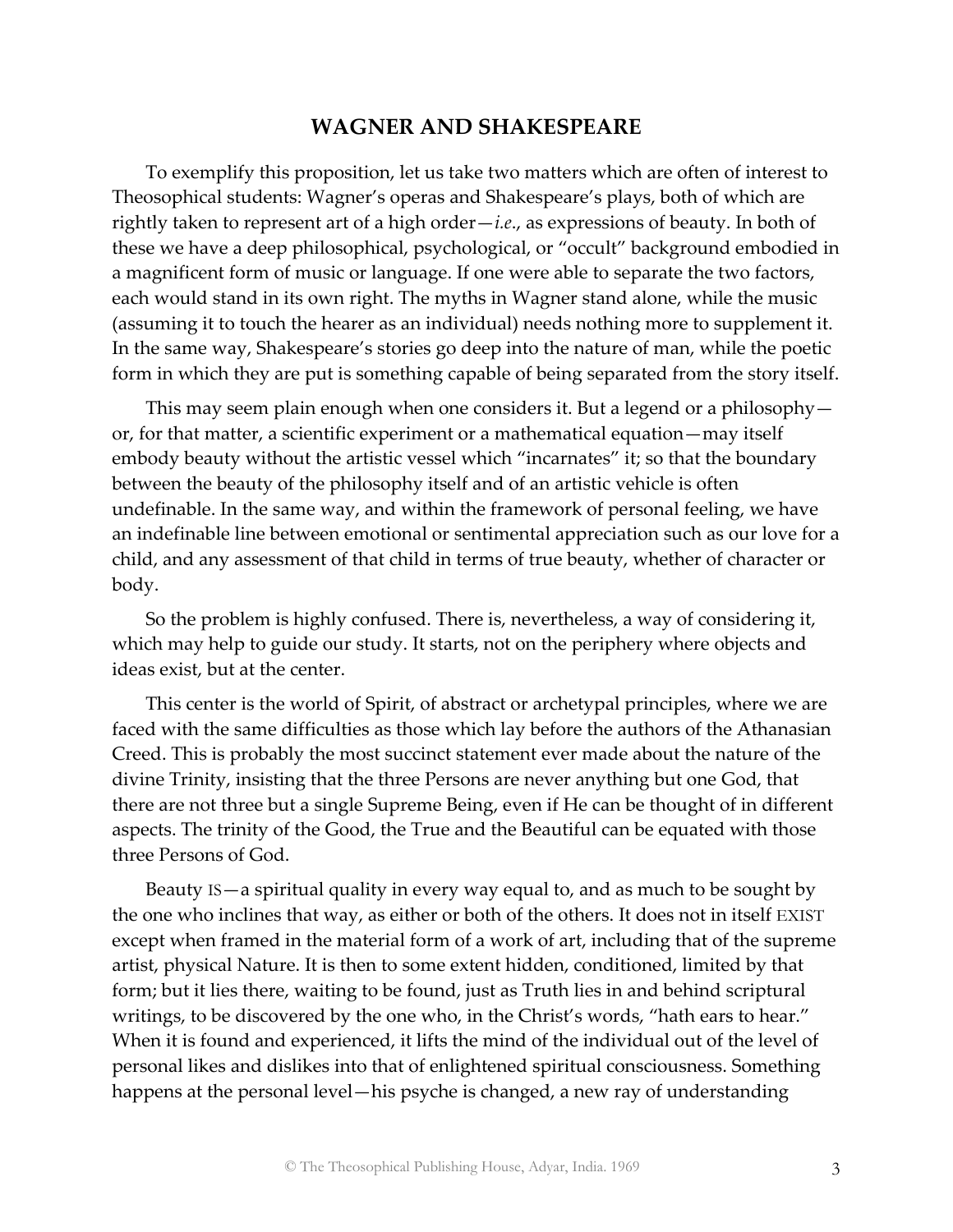comes—and, in short, he has had the same experience as the devotee, the mystic, or any other spiritual seeker, irrespective of the way chosen to seek God.

### **A YOGA IN ITSELF**

In other words, the search for Beauty is a yoga in itself. It is akin to the path of the mystic or the *bhakta* in that it follows the feeling aspect of mind; and it is not to be found through the methods of the *jñani* or the occultist―*i.e*., through intellectual processes.

The beautiful object is to the artist what a philosophical concept, a scientific fact, or the idea of a divine Being is to the others. The result of experiencing it leads him to the same point, to vision of the same God, Tao, Atman or Brahman. And once a person has reached that point, the various sub-divisions, whether of the Good, the True, and the Beautiful, or as between occultist, mystic and artist, cease to have significance because all of them become One.

This is the background against which the practice of the experience of beauty needs to be seen. It will help further understanding if we now try and explain some terms.

First, what makes a work of art? Leaving aside pure natural beauty, a work of art is one that embodies successfully the spiritual principle of Beauty. To do this, the artist needs technique and skill—the earthly quality which enables him to "incarnate" and express something which belongs to the other end of the one world, that which we call Spirit. That—and that alone—creates a work of art, and the greatest of these are those which open the gate most widely into the spiritual world.

The form of the work of art―whether it is music, poetry, painting or drama―is of minor importance in this context. So is the subject depicted. A squalid scene, a poem about "The Waste Lands," or a rotten tree-stump painted with inner vision can make a much greater work of art than many highly idealized scenes of the Grail or sentimental verses with a religious theme, and so on. "Ugly" things like a crucifixion, the martyrdom of saints, war, rape and battle—as in Homer or in the great plays of Greece or Shakespeare—endure because of their timeless, archetypal, Taoistic, spiritual values, whereas "pretty" scenes or pleasant comedies soon lose their charm and become boring except perhaps as historical documents; that is, their value is other than artistic.

#### **LINKING SPIRITUAL WITH PHYSICAL**

When an artist has succeeded, the spiritual is linked with the physical in a living manner, effectively bypassing the personal level where irrelevant psychological material accumulates. This material may be highly significant in itself—coming from our previous experiences, likes and dislikes—but it can only become an obstacle to immediate aesthetic experience. Thus if we have painful associations with a particular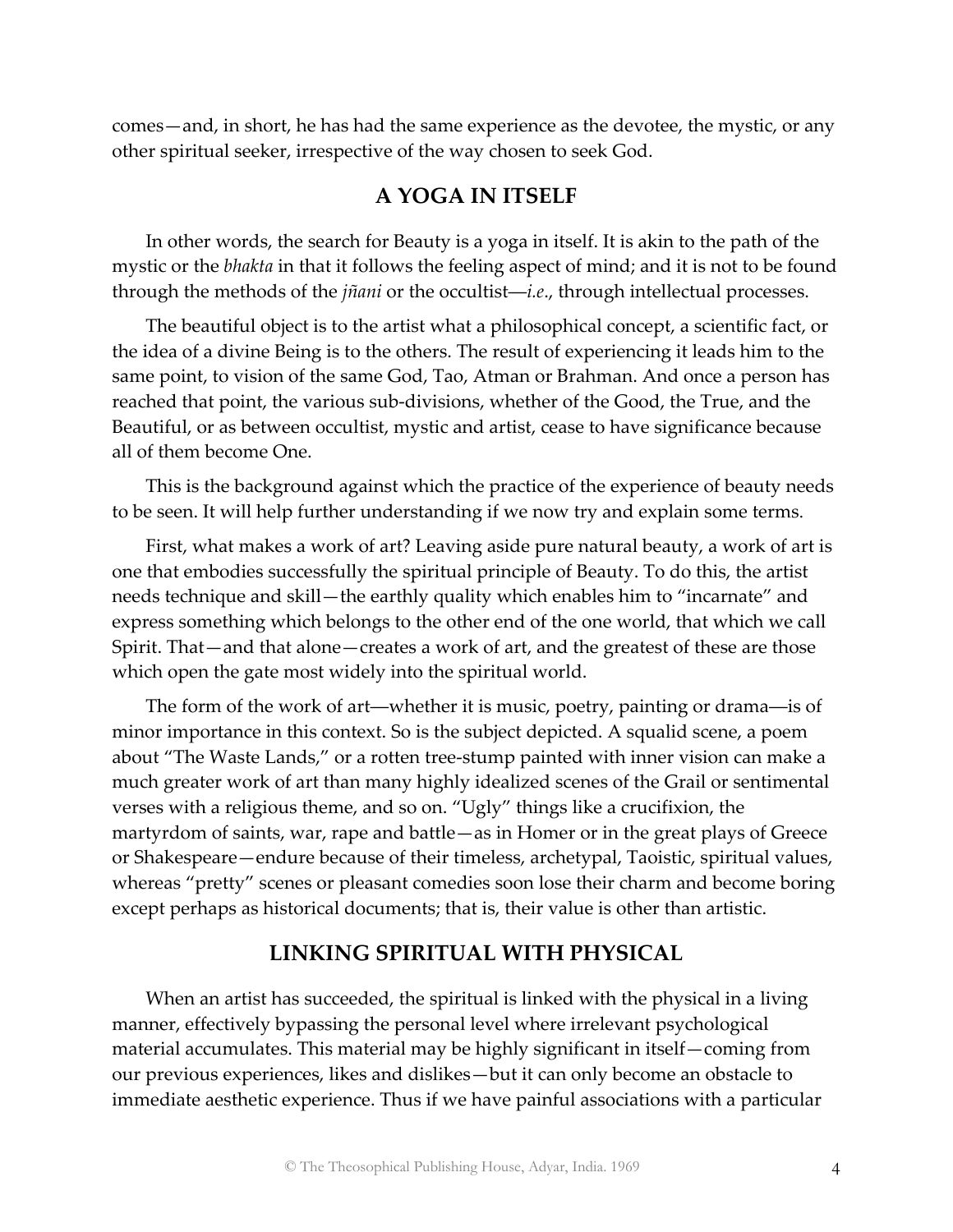place, those memories may obstruct our ability to appreciate the spiritual vision conveyed by an artist's painting of that same landscape. The repetition of certain great pieces of music, such as some of Beethoven's compositions, may blunt the sharp edge of our appreciation because those compositions have become too familiar; they have become part of a mental habit, something old and fixed.

It need scarcely be said that there are degrees of depth or greatness in works of art. Many a minor product may embody something worthwhile alongside mediocre material, thus making it a poorer alloy than the great works of art. In discussing aesthetic experience, British artist Roger Fry stated that the great works are those that are able to withstand repeated exposure, each time showing some new depth or giving some new insight. By contrast, a superficial work may give the shock of vision once or twice only, and then lose its grip on the beholder.

Fry tells how when he was a small child, he was struck—once only—by the *beauty* of the discovery that two and two make four, but to look on a picture by Giotto or Leonardo was a constant source of renewed ecstasy. Much clearly depends on the subjective state of the beholder's mind. For mood, preoccupation, and a hundred other things affect him—just as they affect his ability to pray or to meditate or to read a serious book. One may be able to appreciate Bartok's music when one is in a certain mood and not too tired, whereas at another time the unfamiliar harmonies simply grate and jar.

The same applies to such a matter as cultural background. Apart from the thrill of novelty—though rapidly wearing out in the West—there are many people who never learn to respond to Indian art. Many Indians probably find Western music difficult and incomprehensible.

So, all in all, the person whose yoga is the search for the Beautiful has to start from the background of his conditioning: racial, cultural and purely personal. But as he progresses and develops, his field widens and he will find himself responding to an increasingly wide range of experiences, just as the true mystic sees "God" in more and more places as his inner consciousness changes.

It is no use trying to ignore this individual conditioning towards art, any more than it can be ignored in other fields. It is there and the purpose of all forms of yoga is to outgrow it. It is indeed this which determines whether he is going to find his true yoga in terms of learning, devotion, action, art, or a mixture in which all of these become integrated into a form of Raja Yoga—using this term in a generic sense as a discipline seeking alternate values.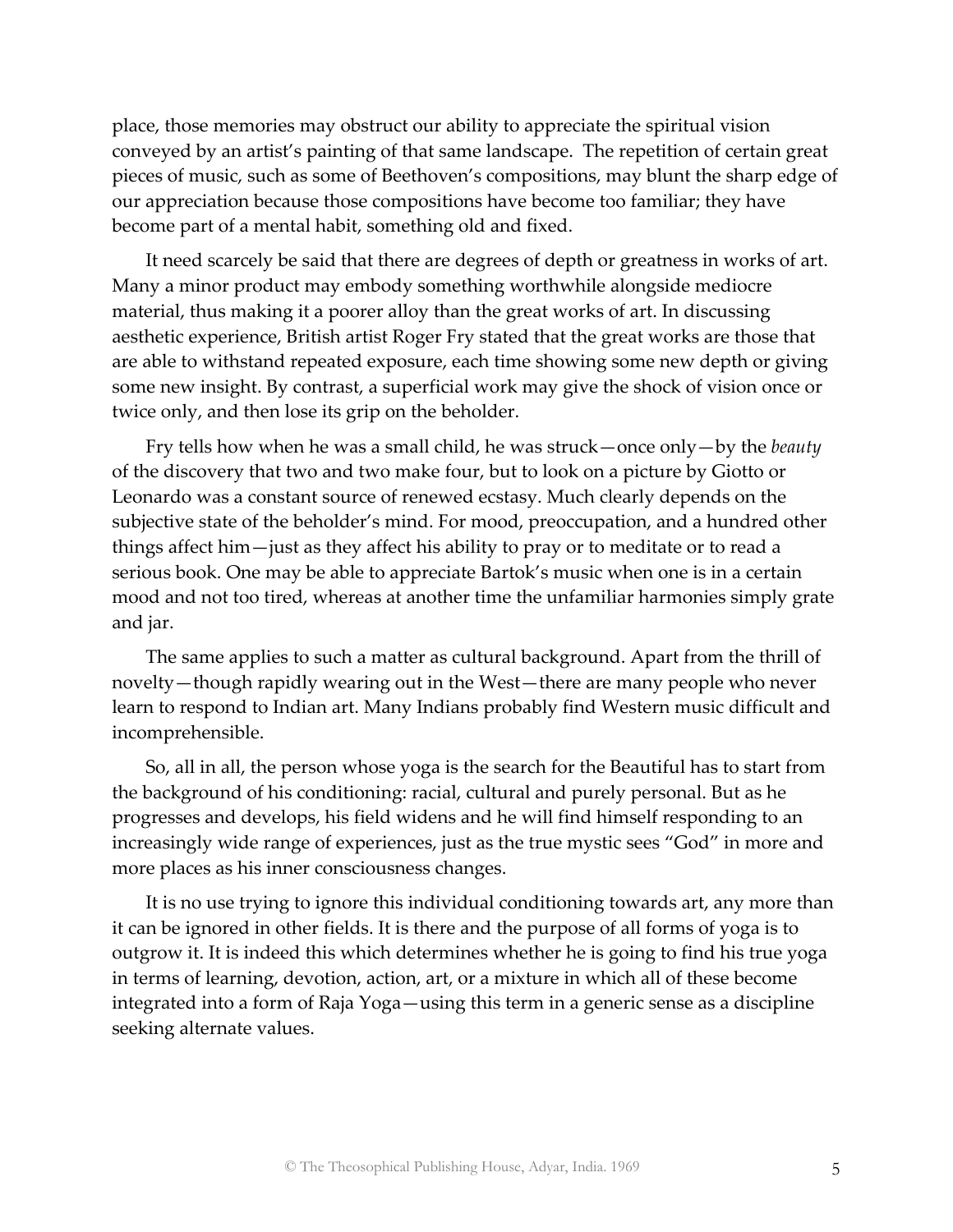#### **CREATIVE ARTISTS**

The majority of people are not directly able to create in the artistic field. Therefore, we may find it useful to classify "artists " into two main categories: the creative minority and the perceptive, which include many aesthetically sensitive people.

The creator symbolizes the teacher or the guru. He perceives and expresses in some physical form what he has perceived at a higher level. If successful, that form is able to communicate with the "pupil" and evoke something of the same quality that the creator has brought through: not of necessity (and indeed, perhaps never) the same vision, but that which partakes of the archetypal, spiritual quality which alone makes a thing a work of art. Nature, the greatest artist of all, is able to do this constantly, not being beset by human problems, needs, and desires. The human artist, however, has to live: to have money, a home and the necessities of life, however simple. So his problem is complicated by "unnatural" demands, and it is there that he often goes astray. For there is that in him which demands expression, and he often confuses an instinctive *Kāmic* urge for a spiritual one and so produces (commercialism apart) things which derive from no spiritual source, but only from his own desire nature. True, he may be highly original if his technique is adequate—or non-existent, as in much modern painting. And he confuses the critic, who does not discriminate between what is simply splurge from the *kāmic* unconscious and that which represents a totally new, spiritual insight.

Moreover, many true creative artists have squalid personalities and lead anything but what we ordinarily look upon as desirable lives. The reason for this can be lopsided development of character, so that one side of it touches the higher reaches of being, whereas the other side, by an attempt to arrive at psychological balance, dwells at a level well below that of the theoretical norm of the society he lives in. In this he belongs to the type which is technically known as schizoid, while some of the great—van Gogh for instance—are actually so split as to be schizophrenic. Such a person may be a genius in his artistic field, but he is not (to quote a definition I once heard) a great man, for the great man is an all-round person such as we see in Leonardo—or an Einstein, he being both a scientific genius and a fine musician. On the other hand, if the creative artist fulfils his role, he acts as does the guru in India. He does not of necessity have to teach music or painting or whatever it may be, to his "pupil," but he conveys to others the same thing as does the true religious or spiritual teacher in whatever land he may be. He does not "teach" in the conventional sense; he calls out what is already in the *chela* and helps him to become aware of it.

The untidy lives led by so many creative artists arise from the "divine afflatus" of their calling. They become so much imbued with the urge to express their inner vision that such matters as cleanliness, order in the home, and even common honesty seem irrelevant when compared with the greater thing. Moreover, rebellion against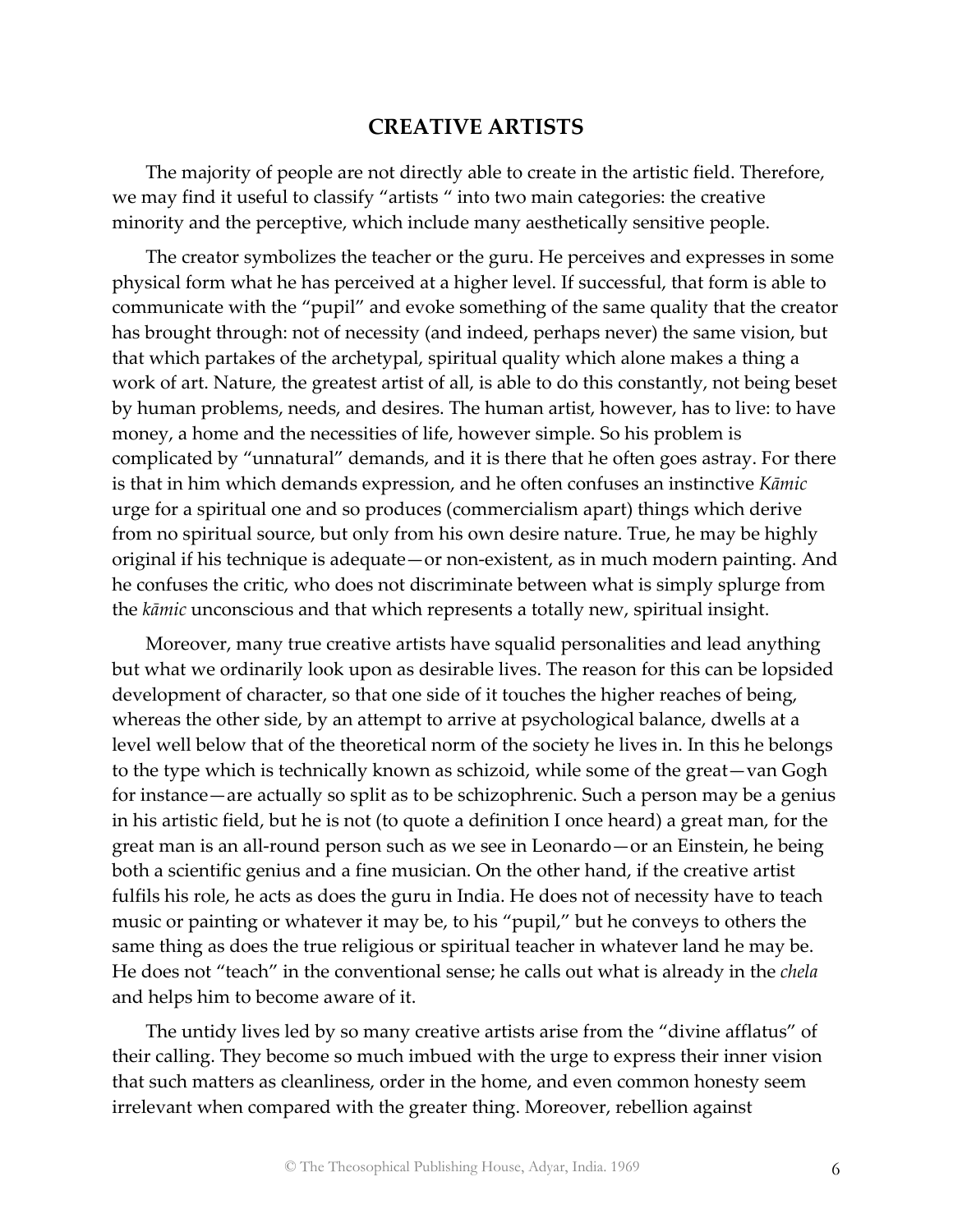convention is part of their attempt to get free from the miasma of the middle levels of human life, those so often spoken of by H. P. Blavatsky as full of snares and delusions, the realm of mind (including both thinking and feeling). This stands between the spiritual level and the dense physical and may result in the acts of artists becoming "sicklied o'er with the pale cast of thought"—and emotion—and so sully the purity of expression which they seek.

Every true artist, like every true mystic or yogi, is concerned with transcending the personal mind and bringing the spiritual vision down to earth. He cannot do this without dealing properly and constructively with his personal psyche, but he often does not know how to do so. So, as Stuart Holroyd has pointed out in his book *Emergence from Chaos*, they often try ways which result only in failure. In this book he quotes among others Dylan Thomas, whose reputation was that of a drunkard and a rake, together with W. B. Yeats who took refuge in somewhat dubious form of Theosophical mysticism, and shows how they both failed to achieve what they sought, even though one might call their attempts polar opposites. By contrast, Holroyd thinks that success can be achieved through a kind of surrender or "letting go," which is akin to both the traditional Christian ideal and to that of Taoism and Zen. The difficulty is to find a form of discipline which does not bind, and one which is not a mere yielding to primitive instincts or antisocial behaviors, let alone to drugs or alcohol.

#### **NATURE, GREATEST OF ARTISTS**

We may perhaps understand the creative artist better if we envisage how Nature the Third Person of the Trinity, to use a conventional phrase—operates. I have several times referred to Nature as the greatest of artists. One can think of Him/Her as emanating from a Center in which there is the Archetype of the universe about to be manifested. This Archetype is in no sense a blueprint, an Idea projected into a fixed form, however clear and categorical that Idea may be in the transcendental Mind. On the contrary, the expression of it is infinitely flexible and adaptable, so that manifested natural objects arise spontaneously and instantly in an infinite variety of forms. The exact shape of the manifestation cannot be said to have been explicit and fixed within the Archetype, but springs into being in a way dependent on the moment at which it is, so to speak, required. One can think of Nature working existentially, from instant to instant, unconditioned by past experience or memory.

In other words, the supreme Creator is not beset by the things which get in the way of the human disciple of the Holy Ghost, whose cult is quite as valid as that of the Father or Shaivite, or the Vaishnavite, Christian or Buddhist, whose prime devotion is to the Second Person. So Nature succeeds fully where the human artist often succeeds only partially, especially if he tries to achieve without undergoing the necessary inner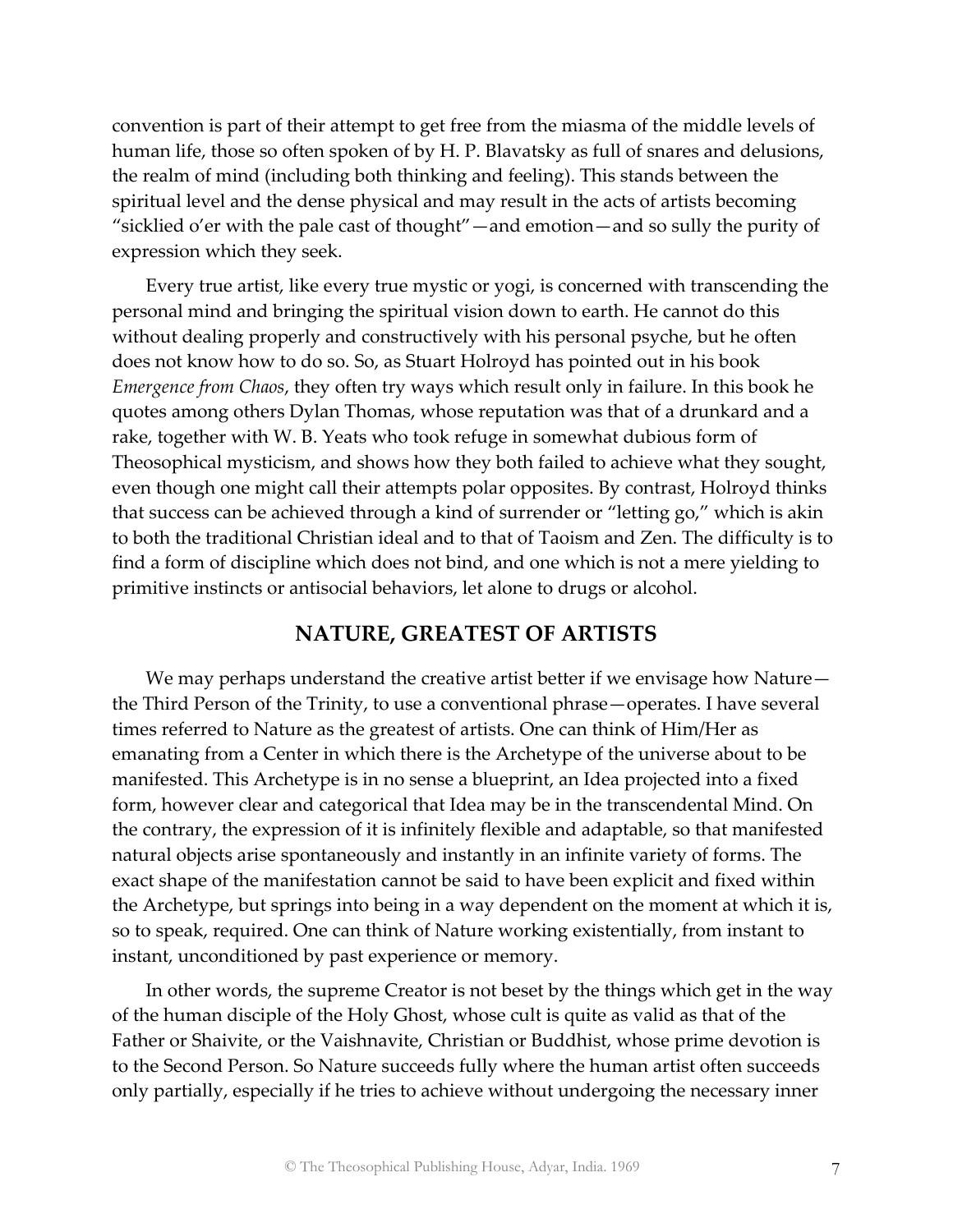discipline, or without troubling to learn the craftsmanship that is essential to all true physical expression.

The words *discipline* and *technique* are nowadays not very popular with people who label themselves artists. There is an idea that what matters is the gratification of the urge to express, and that to stamp on tubes of paint, to pour colors out of a bucket, to write a jumble of words, to weld together odd bits of metal, is sufficient. But it is obvious that to create in the true sense, there must first be vision. Then one must assemble tools and materials and discover how to use the one on the other in such a way that the result expresses the archetypal vision adequately, and in such a manner that it will communicate itself to others. As in other forms of yoga, the first steps are of a kind which can be learned from others; and, again as in yoga, it is only after these steps have become an integral part of the individual's mind that they can—and should—be abandoned lest they become a prison.

A teacher in an art school once said, "I can teach you how to look at an object; I can give you a recipe of how to set about drawing the human body; I can teach you how to mix, paint, and that kind of thing. But only you can make yourself into an artist, though as you begin to draw and to paint, however badly, the very fact that you are doing this will increase and deepen your perceptive ability." He was a good teacher even though his own pictures were rather indifferent. He knew the limit of what he could do. But he set many a pupil on the right path. Another more philosophical artist spoke of there being a tension between his mind and the paper on which he wanted to project something he had seen. This tension can be compared with the "web" spoken of in the Stanzas of Dzyan as one of the earliest steps in cosmogenesis. In this case, one "end" of it would be in the higher mental levels of the artist, the "lower" where pencil or brush touched the paper. And the essence of good work would be that he should then get his personal self out of the way and *allow* (not *force*) the inside vision to flow out from the spiritual world into that of extended space-time and matter. The more limpid the stream of spiritual force, by whatever name we call it, the better the work of art created.

A further point about the creative artist is that his vision is clear but its expression has to be allowed to develop as he goes along. Nature, the great artist, probably does not follow a blueprint of all the forms and species which emerge, but adapts and improvises according to circumstances. This is the function of devic-elemental intelligence. Mozart is said to have told that when he first "heard" a symphony, it was, as it were, in a single—and, one might say, multi-dimensional—chord. He then had to use his technical knowledge as the tool for expressing that chord, assembling bits of melody and harmony (his material) in order to give us what we eventually hear. Basically, this is true of all genuine artistic creation. The Chinese artist is said not to paint a landscape on the spot, but to look at it repeatedly and to meditate on it until he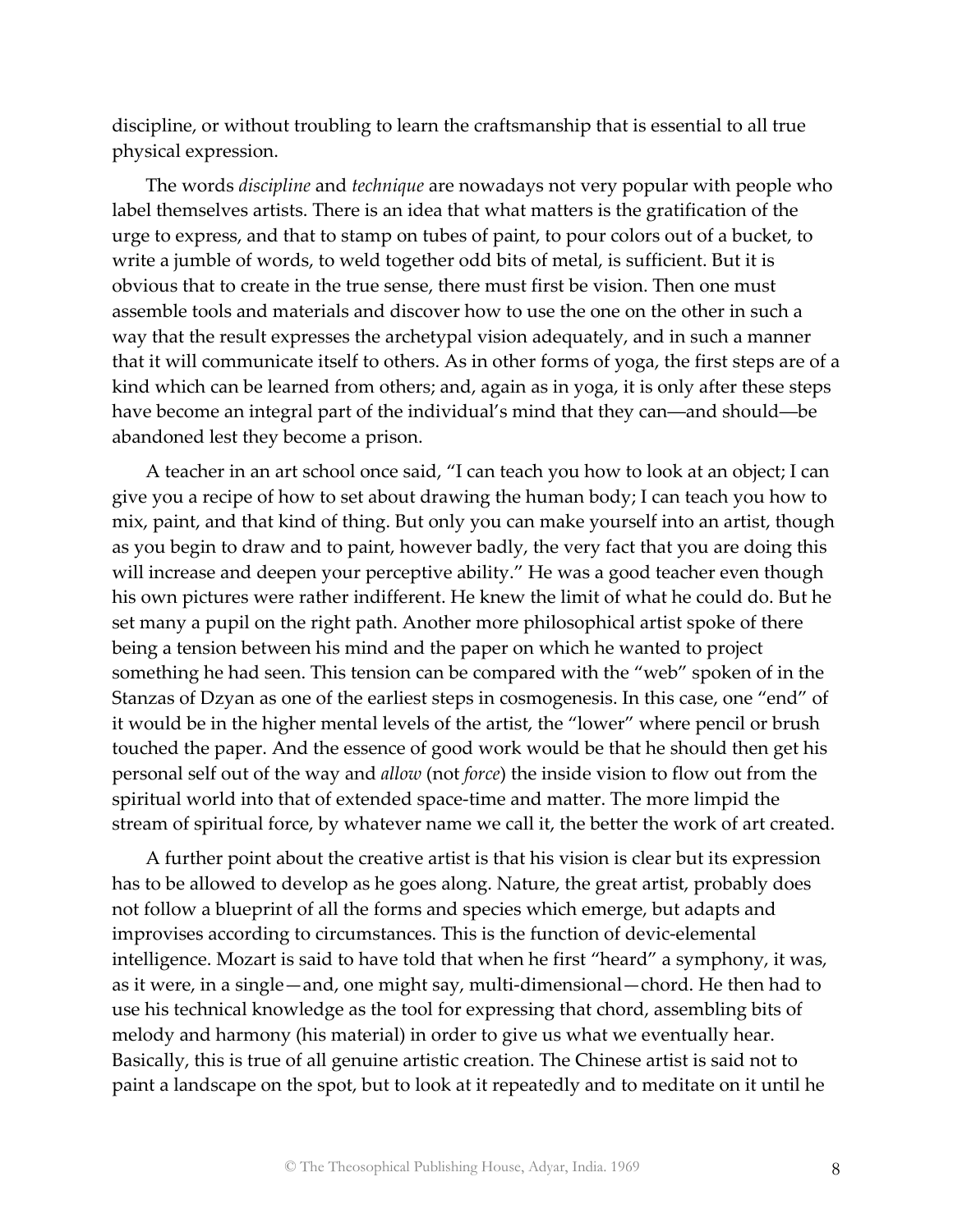feels ready to express its essence in a painting or a drawing. Further, it has been put that his aim is not to objectivize a certain thing but to create a space, a vacuum, into which the archetype may flow—a chalice or grail for the spirit to fill.

This brief analysis of the creative minority leads on to certain considerations, which apply to the large majority whose artistry is perceptive and not active. They form the large class of those who appreciate music, pictures, sculpture, and natural beauty. These things mean something real to them and touch them deeply, if only at moments. It is not with them a matter of being in the fashion, which often takes the place of true appreciation; but neither is it the kind of effect which comes simply from novelty, and which may be no more than an emotional reaction at a mundane level where it may be compared with the excitement of seeing anything unusual. Nor, as I have already said, is it anything connected with pleasant associations or memories or ideas. Indeed, the less personal feeling there is, the greater the likelihood of the deeper experience, for the personal—as in all forms of spiritual seeking—merely gets between the object and the percipient and prevents them from being realized as one.

The discipline of the seeker of God as Beauty here consists, as in all other forms of seeking, in removing the factors that stand between him and what he seeks. Patanjali tells us that if we want to find Truth we do not have to move from where we are, but simply to take down the shutters in our minds, to stop letting the mind interfere with our perceptions. We then see what has been within reach of us all the time. So it is with the aesthetic: a matter of allowing the vision of the Beautiful to flow into us freely and without obstruction.

### **VIVEKA AND VAIRAGYA NEEDED**

It is because of the simplicity of what is needed that the preparatory stages are arduous. They involve (as elsewhere) the need for the qualities of *Vairagya*—emotional objectivity—and *Viveka*—intellectual discrimination and clarity. It is here, and perhaps here only, that we can be helped by others; for they can—as did the art-school teacher set us on the path of learning how to observe, whether with eye or ear, and to "listen" with all our senses to the still small voice within. We need to learn to distinguish between that which has true value and that which, however clever, technically perfect, and well executed, lacks the archetypal, spiritual quality. One is reminded once more of Paul Tillich's warning to the religionist that there is a world of difference in principle between the religion of Ultimate Values and of that form which tries to give ultimate value to creeds, rituals, and personalities, however exalted. He makes a sharp distinction in the field of art between similar classes: that which is genuine, and that to which he applies the pungent German word *kitsch* (a near translation, yet one which lacks a certain sharpness, would be "trash").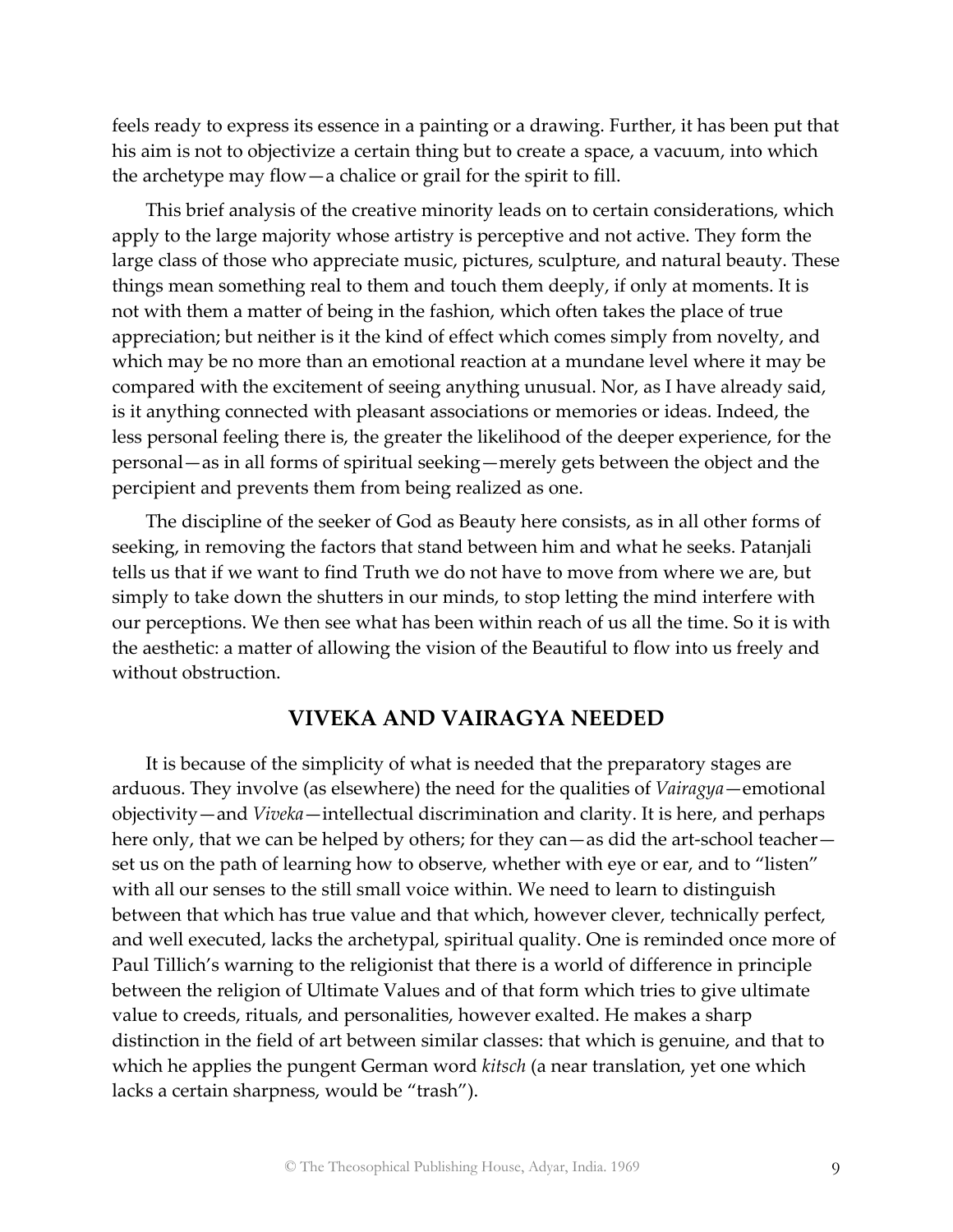This distinction is often easy enough when it comes to the contrast between a Beethoven symphony and music of that order versus sugary musical comedy airs, or between the kind of picture sold over the counter in stationery shops versus the great masterpieces, ancient or modern. The difficulty arises, however, when one comes to intermediate things, or those that seem so to the individual.

Much Victorian art can be placed in this class: sentiment, not deep insight and emotional idealism, formed the shape of what poets, painters and musicians expressed. The pictures of a G. F. Watts, for instance, show a man with a certain sense of the beautiful—perhaps at its best in his landscapes. But, however expertly painted and however good the compositions, many of his works embody little or nothing of the deeper aspects of life. Tennyson, too, was undoubtedly a great poet, but here too Victorian sentimentality tends to blur the edges of his works.

These obviously personally tinged examples could be multiplied and would certainly include much modern art, poetry and music, not to mention drama. Yet if modern art forms can be approached objectively and without prejudice, it may occasionally happen that a sudden experience of beauty emerges from a mass of dull or even worse than dull atrocities. Since I have had to introduce the personal element, I feel entitled to mention an occasion when, turning over a folio of colored prints, one of these suddenly made me catch my breath because of what it brought in. On detailed examination it was virtually a patchwork of color with no visible object depicted: but it was by Picasso, that much debated painter. His genius, even if perhaps some of his work belongs to the *kitsch* order, emerged in this print and made it stand out among other much "better" pictures. In the same way, the sudden and unexpected impact of the great new cathedral in Coventry may lift one clean out of the ordinary world, should one be in tune with it just as it may fail completely to touch another person.

It is obviously, too, a matter of a certain synchronization of mood with the moment at which one is presented with a thing, whether or not it makes a profound mark. For one thing, it is unwise ever to try and repeat an experience, for never again can it be the same memory of what happened on one occasion as the memory itself becomes a bar to its recurrence. But if the archetypal quality is in the thing which evoked it, it is possible that a new experience can be evoked by it. It is not merely reputation which makes some people visit the Monna<sup>4</sup> Lisa many times! It touches something in those people and shows them another aspect of Shakti, or the Yin principle, of the World Mother, embodied in the features of an Italian peasant woman by the spiritual insight of a Leonardo.

 $\overline{a}$ 

<sup>&</sup>lt;sup>4</sup> Author's foot note: "Monna" is the correct spelling, not Mona with one N.